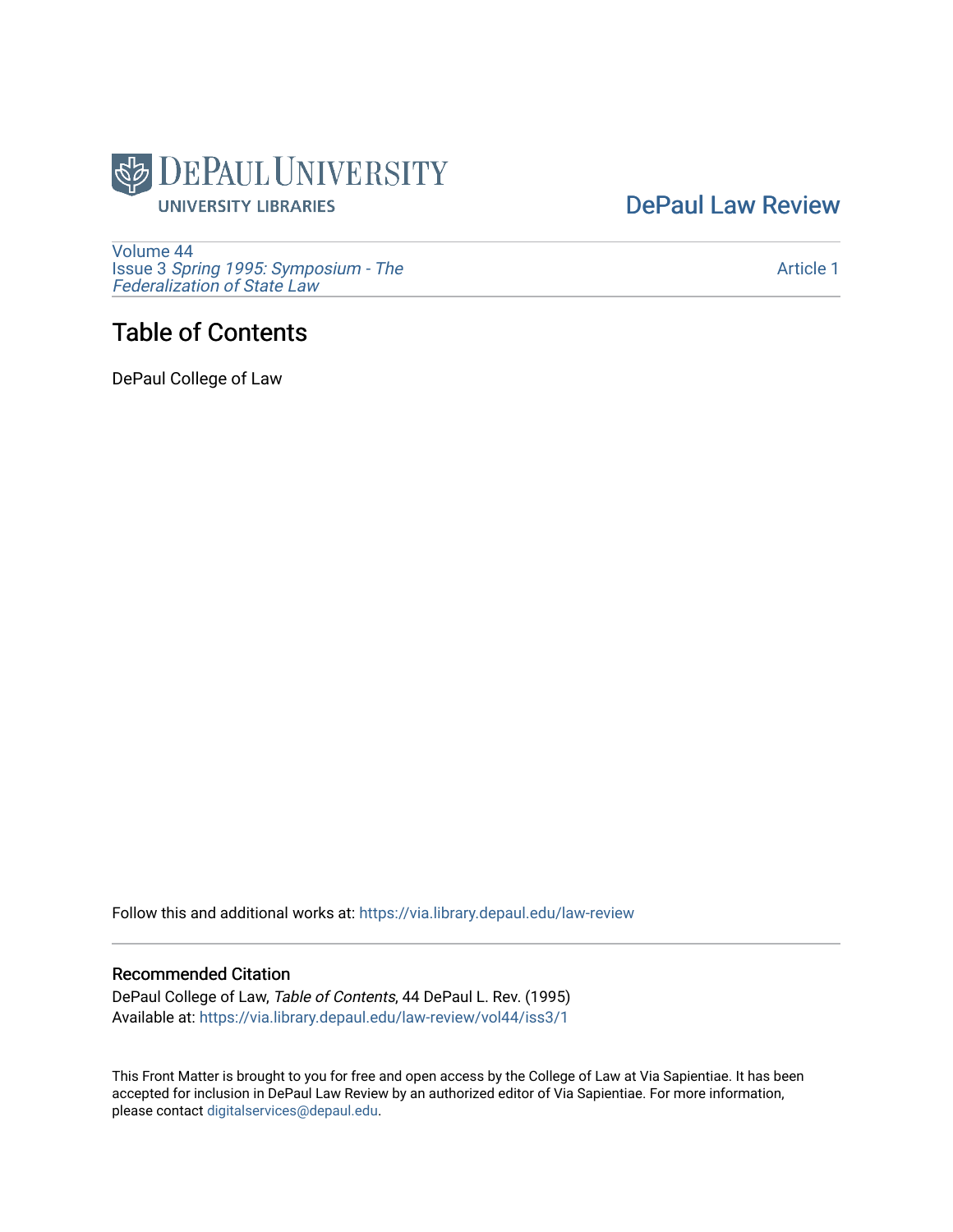# **DEPAUL LAW REVIEW**

*Volume 44 Spring 1995 Number 3*

### **CONTENTS**

### **SYMPOSIUM:** THE FEDERALIZATION OF **STATE** LAW ARTICLES

|                                                                                                                                                 | 715 |
|-------------------------------------------------------------------------------------------------------------------------------------------------|-----|
| Federalization: A Critical Overview  William P. Marshall                                                                                        | 719 |
| Mass Tort Litigation and the Dilemma                                                                                                            | 755 |
| Parity Revisited: The Uses of a<br>Judicial Forum of Excellence  Burt Neuborne                                                                  | 797 |
| Federalization of State Law: Enhancing<br>Opportunities for Three-Branch and<br>Federal-State Cooperation  Renee M. Landers 811                 |     |
| <b>ESSAY</b>                                                                                                                                    |     |
| The First Amendment in a Justice<br>Rehnquist World  Eric John Segall                                                                           | 825 |
| <b>COMMENT</b>                                                                                                                                  |     |
| Colorado's Amendment 2 Defeated:<br>The Emergence of a Fundamental Right<br>to Participate in the Political Process Stephanie L. Grauerholz 841 |     |
| <b>NOTES</b>                                                                                                                                    |     |
| Shaw v. Reno: A Color-Blind Court<br>in a Race-Conscious Society  James B. Zouras 917                                                           |     |

| You Only Get What You Pay For:  |  |
|---------------------------------|--|
| Dziubak v. Mott and Its Warning |  |
|                                 |  |